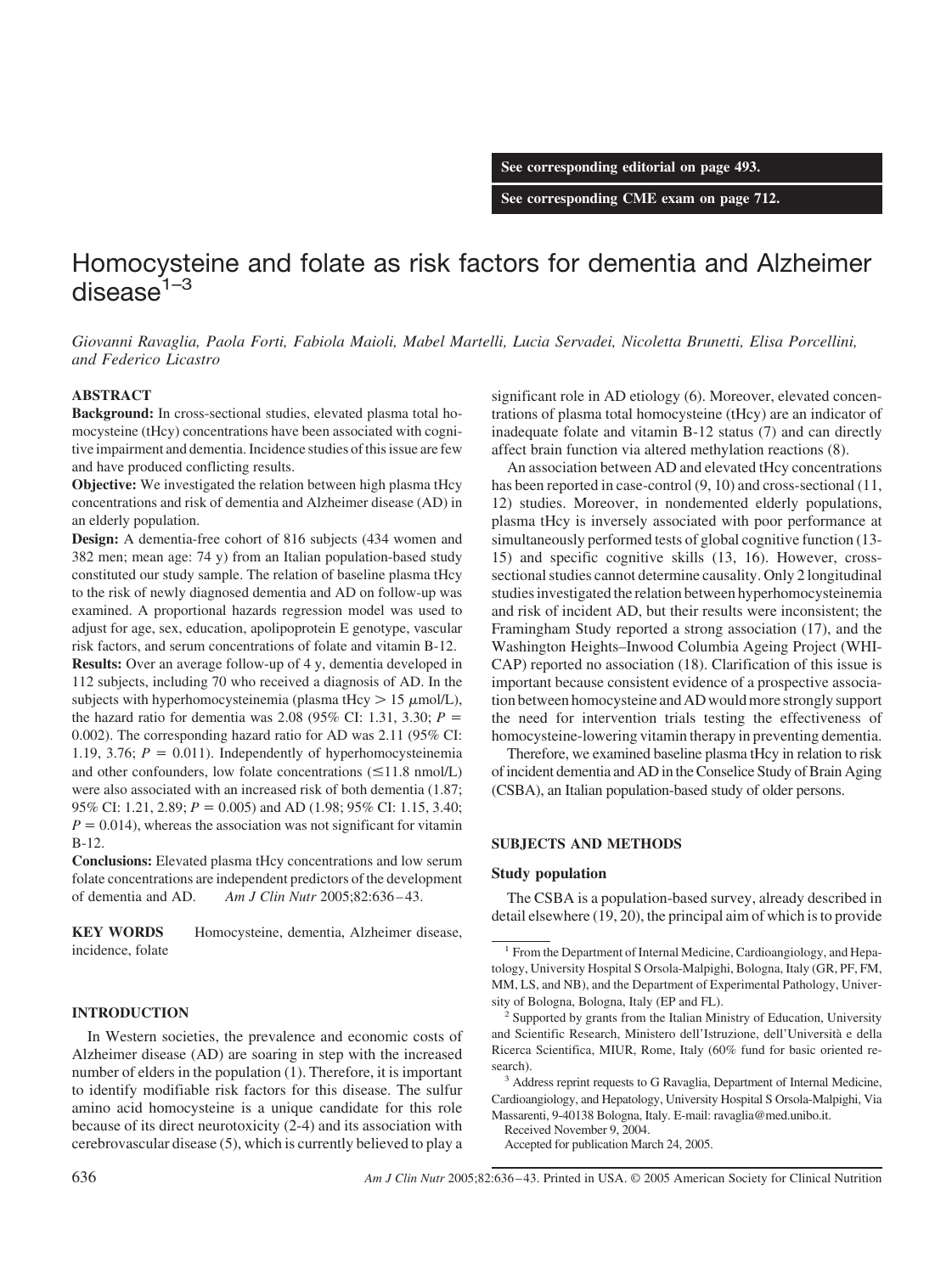

**FIGURE 1.** Flow chart detailing the derivation of the incidence study sample.

data about epidemiology and risk factors for dementia in the elderly. Its design includes both cross-sectional and longitudinal components. The study was approved by the Institutional Review Board of the Department of Internal Medicine, Cardioangiology, and Hepatology, University of Bologna, and written informed consent was obtained from all participants.

Briefly, in 1999 –2000, 1016 (75%) of the 1353 individuals aged  $\geq 65$  y residing in the Italian municipality of Conselice (province of Ravenna, Emilia Romagna region) participated in the prevalence study. Data on cognitive status at the follow-up examination in 2003–2004 were collected for 861 of the 937 participants free of dementia at baseline. A flow chart detailing the derivation of the incidence sample used in this study is reported in **Figure 1**.

# **Case finding**

For 720 survivors who agreed to be reevaluated, the identification of incident cases in 2003–2004 was done by following the same procedure used to identify prevalent dementia at baseline. This consisted of a screening phase and an extensive clinical assessment of those positive at screening to confirm a diagnosis of dementia and to

identify dementia subtype. The Italian version of the Mini-Mental State Examination (MMSE) (21) was used for cognitive screening. Subjects with an MMSE score <24 were considered positive at screening. To give people with different ages and levels of education an equal probability of being detected as a case,MMSE scores were adjusted by using standardized age and education-specific coefficients previously validated in the Italian population (22). Subjects positive at screening were further cognitively tested with the Mental Deterioration Battery (23), a neuropsychological instrument validated for clinical and epidemiologic use in Italian subjects. Subjects scoring <10 on the MMSE did not receive further neuropsychological testing, because it was felt that their cognitive status was such that a diagnosis could be made without a more detailed evaluation. Whenever recent neuroradiologic data were not available, subjects were scheduled for a noncontrast computed tomography brain scan. Standardized information on the general functional and mental status of these subjects was also obtained from a collateral informant (a relative or any other person with reliable knowledge of the person. including the subject's medical practitioner). Whenever available, previous medical records were reviewed.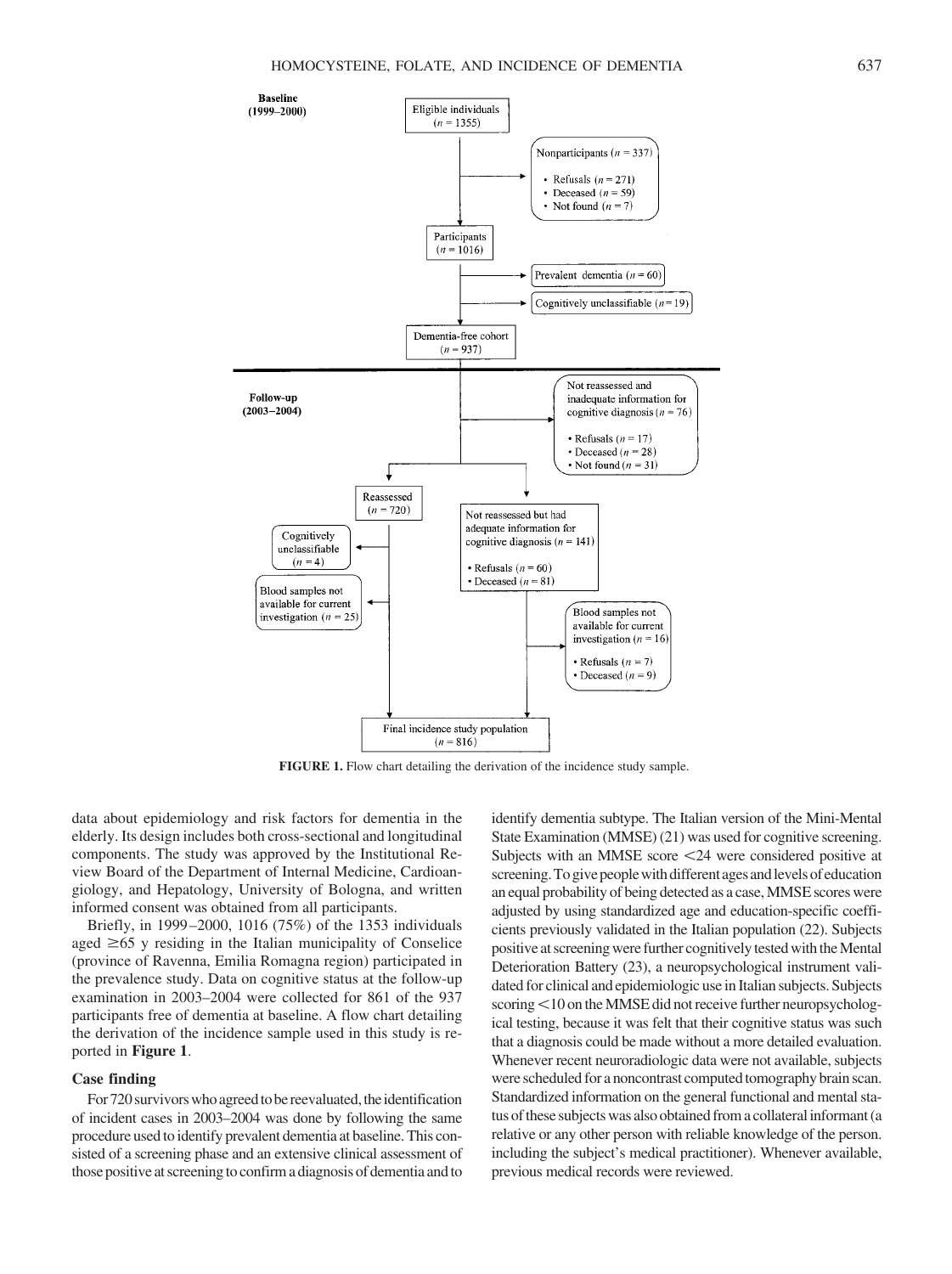Information from several sources (the subjects themselves, relatives, general practitioners, and death certificates) was considered reliable to define the occurrence or not of dementia for 141 individuals free of dementia at baseline who survived but refused to participate at follow-up or deceased before reexamination in 2003-2004. Informed consent for collection and use of these data was obtained from the subjects themselves or from their relatives, as approved by our Institutional Review Board.

Dementia was defined on the basis of the clinical criteria of the *Diagnostic and Statistical Manual of Mental Disorders*, 4th edition (24). AD was diagnosed on the basis of NINCDS-ADRDA (National Institute of Neurological and Communicative Disease and Stroke–Alzheimer's Disease and Related Disorders Association) criteria for probable or possible AD (25). Diagnoses were independently made by 2 physicians (PF and FM) on the basis of all available information. Finally, a diagnostic conference with a third senior physician (RG) was held to discuss each case.

Baseline data on plasma tHcy, serum B vitamins, and apolipoprotein E genotype were available for 816 persons who were included in the current study (87% of the original dementia-free cohort at baseline).

#### **Laboratory procedures**

Baseline venous blood samples were taken after an overnight fast. Blood samples for plasma tHcy measurements were collected in tubes containing EDTA and placed in a refrigerator  $(-4 °C)$  within 15–30 min of collection. Plasma was separated within 1–3 h, and samples were stored at  $-70$  °C for  $\leq$ 12 mo until the analysis was performed. Plasma tHcy concentrations were measured by the fully automatized IMx assay (Abbott Laboratories, Abbott Park, IL). Intra- and interassay CVs were 2.1% and 3.2%, respectively. Serum samples for folate and vitamin B-12 measurements were sent to the biochemical laboratory for immediate immunoelectrochemiluminescence analysis (Elecsys Folate Immunoassay and Elecsys B-12 Immunoassay for Elecsys 2010 System, Roche Diagnostics Italia SpA Monza, Milano, Italy). For serum folate, intra- and interassay CVs were 3.1% and 3.8%, respectively. For vitamin B-12, intra- and interassay CVs were 4.3% and 4.6%, respectively. Serum creatinine was measured by the Jaffé method, adapted for autoanalyzers.

# **Apolipoprotein E genotypes**

Genomic DNA was obtained from EDTA-treated blood by using a commercial DNA extraction kit (QiAmp blood kit; Kaga, Crawley, United Kingdom). Apolipoprotein E (APOE)  $\epsilon$  allele genotyping was performed by polymerase chain reaction as previously described (26). Subjects were divided into 2 groups: those with an *APOE*  $\epsilon$ 4 allele and those without an *APOE*  $\epsilon$ 4 allele.

# **Covariates**

Potential confounders were defined by using data collected at baseline. Educational status was categorized as 5 or  $\geq 6$  y of formal education, because only a small number of CSBA participants had completed the 5 y of mandatory education provided for in the old Italian school system. Smoking habit was dichotomized as never smokers, exsmokers, and current smokers. Hypertension was defined as a systolic blood pressure of  $\geq$  140 mm Hg, a diastolic blood pressure of  $\geq 90$  mm Hg, or the use of

antihypertensive medication. Diagnoses of diabetes mellitus, cardiovascular diseases (myocardial infarction, angina, peripheral vascular disease, and congestive heart failure), and stroke were based on medical histories provided by the patients and were confirmed by their general practitioner. Whenever available, previous medical records were also reviewed. BMI was calculated as weight in kilograms divided by the square of the height in meters.

#### **Statistical analysis**

Variables are presented as means  $\pm$  SDs (continuous) or number and percentage (categorical), except for plasma tHcy, serum folate, and serum vitamin B-12 because of their highly skewed distribution. The use of natural log-transformed values provided the best fitting model for the analyses in which they were treated as continuous variables, and values are reported as geometric means and 95% CIs. No standard cutoff exists for hyperhomocysteinemia. Poor B vitamin status and reduced renal function are responsible for a substantial majority of the cases of mild hyperhomocysteinemia in older people (27, 28), but age itself and several genetic, lifestyle, and clinical factors may significantly affect plasma tHcy concentrations (7). For the purposes of this study, as described elsewhere (15), we defined hyperhomocysteinemia as a plasma tHcy concentration  $>15 \mu$ mol/L, corresponding to the 95th percentile among a selected subsample of healthy CSBA participants who were not taking drugs known to affect homocysteine metabolism and had good B vitamin status and normal renal function. Because plasma tHcy concentrations did not significantly differ by sex in this reference population, the same cutoff was used for men and women. This is in agreement with the observation that, even if young men have higher tHcy concentrations than women of the same age, the sex-related difference becomes less with increasing age (7).

Vitamin B concentrations were categorized by using the corresponding median value: low folate was defined as a serum folate concentration  $\leq 11.8$  nmol/L; low vitamin B-12 was defined as a serum vitamin B-12 concentration  $\leq 251$  pmol/L. Plasma tHcy and serum folate concentrations were also evaluated with a quartile-based analysis. *t* tests and chi-square tests were used for comparisons between groups. Cox proportional hazards regression models were used to examine the relation between homocysteine (both as a categorical and logtransformed continuous variable) and the incidence of dementia and AD during follow-up, after adjustment for age (in 1-y increment), sex, education, *APOE* genotype, serum creatinine, B vitamins concentrations (both as categorical and log-transformed continuous variables), and history of stroke. In supplementary analyses, we also adjusted for other potential confounders. For the analyses of incident AD cases, subjects developing other types of dementia were censored at the date of dementia onset (estimated as the midpoint of the time interval from the baseline study until follow-up or death). The statistical analyses were performed by using SYSTAT10 (SPSS Inc, Chicago, IL).

## **RESULTS**

#### **Homocysteine and incidence of dementia and AD**

The mean  $(\pm SD)$  age of the sample of 816 subjects at baseline was 73.6  $\pm$  6.3 y; 46.8% were men, and the average education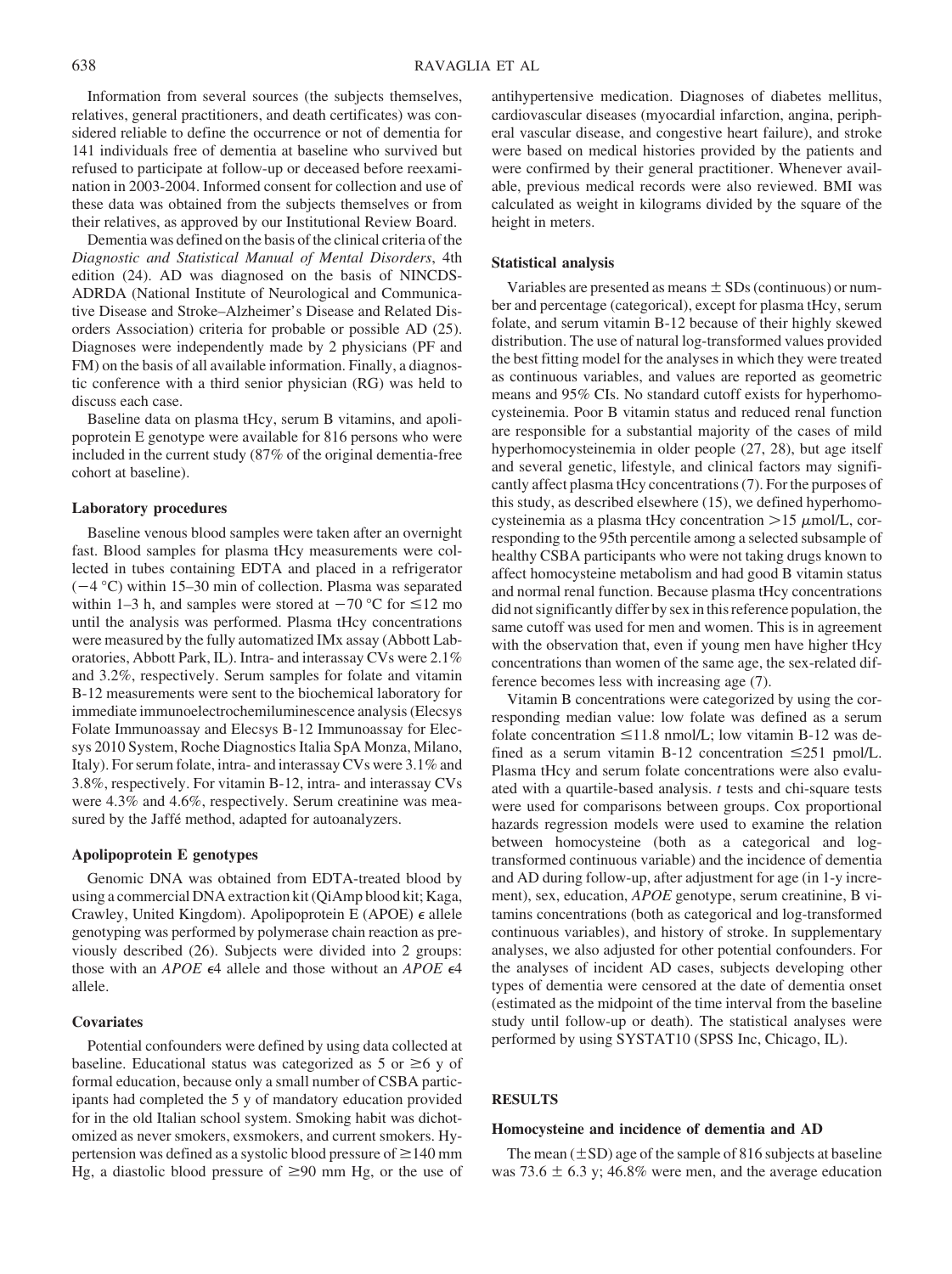#### **TABLE 1**

Comparison of clinical characteristics between subjects with hyperhomocysteinemia and those with normal plasma total homocysteine (tHcy)

|                                             | Normal plasma tHcy           | Hyperhomocysteinemia     |                |
|---------------------------------------------|------------------------------|--------------------------|----------------|
|                                             | $(\leq 15 \mu \text{mol/L})$ | $(>15 \mu \text{mol/L})$ |                |
|                                             | $(n = 599)$                  | $(n = 217)$              | P <sup>I</sup> |
| Age $(y)$                                   | $72.6 \pm 5.7^2$             | $76.1 \pm 7.2$           | < 0.001        |
| Female sex $(\% )$                          | 58.6                         | 61.7                     | < 0.001        |
| Education $\geq 6$ y                        | 30.4                         | 31.3                     | 0.794          |
| Apolipoprotein E $\varepsilon$ 4 allele (%) | 17.7                         | 12.0                     | 0.050          |
| Serum folate (nmol/L)                       | $13.6 (11.5, 13.9)^3$        | 8.8(3.6, 21.5)           | < 0.001        |
| Serum vitamin B-12 (pmol/L)                 | 259 (94, 708)                | 212 (73, 612)            | < 0.001        |
| Serum creatinine $(\mu \text{mol/L})$       | $83 \pm 16$                  | $102 \pm 24$             | < 0.001        |
| Ever smoked $(\% )$                         | 37.1                         | 53.9                     | < 0.001        |
| $BMI$ (kg/m <sup>2</sup> )                  | $28.9 \pm 4.6$               | $28.3 \pm 4.2$           | 0.082          |
| History of stroke $(\%)$                    | 2.2                          | 7.4                      | < 0.001        |
| Diabetes $(\% )$                            | 8.5                          | 4.1                      | 0.035          |
| Hypertension $(\% )$                        | 72.3                         | 78.3                     | 0.082          |
| Cardiovascular disease $(\% )$              | 14.7                         | 25.8                     | < 0.001        |
| Dementia $(\% )$                            | 9.5                          | 25.3                     | < 0.001        |
| Alzheimer disease $(\% )$                   | 6.5                          | 24.3                     | < 0.001        |

<sup>*1*</sup> Calculated by using a *t* test (continuous variables) or a chi-square test (categorical variables).<br><sup>2</sup>  $\bar{x}$  ± SD (all such values).

<sup>3</sup> Geometric  $\bar{x}$ ; 95% CI in parentheses (all such values).

level was  $4.8 \pm 2.4$  y. There were 112 cases of incident dementia (70 AD, 34 vascular dementia) according to NINDS-AIREN (National Institute of Neurological Disorders and Stroke–Association Internationale pour la Recherche et l'Enseignement en Neurosciences) criteria (29), and 8 cases with dementia from other causes) in 3042 person-years of follow-up.Mean follow-up time was  $3.8 \pm 0.8$  y. The overall geometric mean plasma tHcy concentration was 13.0 (95% CI: 6.3, 26.9)  $\mu$ mol/L and ranged from 5.5 to 80  $\mu$ mol/L. Hyperhomocysteinemia was present in 26.6% of the subjects. The baseline characteristics of the subjects with and without hyperhomocysteinemia are presented in **Table 1**. Those with hyperhomocysteinemia were older, more likely to be women, less likely to have an *APOE*  $\epsilon$ 4 allele genotype or diabetes, and more likely to have low B vitamin status, be a current or exsmoker, and have a history of stroke and cardiovascular disease. Those with hyperhomocysteinemia were also more likely to develop dementia and AD.

The overall results relating hyperhomocysteinemia to the development of any dementia and AD are shown in **Table 2**. Hyperhomocysteinema was associated with dementia and AD risk even after adjustment for all of the study covariates; this association was not affected by additional adjustment for hypertension, smoking status, diabetes, and BMI. No evidence of interaction was found among the study variables. After adjustment for the study covariates, the hazard ratio (HR) for each increase of 1 SD (0.37) in log-transformed baseline tHcy concentrations was 1.41  $(95\% \text{ CI: } 1.17, 1.68; P < 0.001)$  for any dementia and 1.54 (95%) CI: 1.24, 1.92;  $P < 0.001$ ) for AD. Examination of the cumulative incidence of dementia (**Figure 2**) and of the adjusted risks of dementia and AD across quartiles of plasma tHcy (**Figure 3**) suggested a dose-related association (dementia: *P* for trend  $0.001$ ; AD: *P* for trend = 0.002), but HR estimates were statistically significant only for subjects in the top quartile (corresponding to our definition of hyperhomocysteinemia). Alcohol

#### **TABLE 2**

Cox proportional hazards regression models examining the relation between hyperhomocysteinemia (plasma total homocysteine  $> 15 \mu$ mol/L) and risk of any dementia and Alzheimer disease*<sup>1</sup>*

|                                                                                                                                                            | Any dementia     |         | Alzheimer disease |       |
|------------------------------------------------------------------------------------------------------------------------------------------------------------|------------------|---------|-------------------|-------|
| Variables adjusted for                                                                                                                                     | HR (95% CI)      | P       | HR (95% CI)       |       |
| Unadjusted                                                                                                                                                 | 2.68(1.85, 3.88) | < 0.001 | 2.22(1.38, 3.56)  | 0.001 |
| Age, sex, and education                                                                                                                                    | 2.28(1.53, 3.40) | < 0.001 | 1.81(1.09, 3.02)  | 0.022 |
| Age, sex, education, <i>APOE</i> genotype, and creatinine                                                                                                  | 2.63(1.73, 4.00) | < 0.001 | 2.20(1.29, 3.76)  | 0.004 |
| Age, sex, education, <i>APOE</i> genotype, and serum concentrations of creatinine,<br>folate, and vitamin B-12                                             | 2.16(1.37, 4.00) | < 0.001 | 1.96 (1.09, 3.50) | 0.024 |
| Age, sex, education, <i>APOE</i> genotype, stroke, and serum concentrations of<br>creatinine, folate, and vitamin B-12                                     | 2.08(1.31, 3.30) | 0.002   | 2.11(1.19, 3.76)  | 0.011 |
| Age; sex, education; <i>APOE</i> genotype; stroke; serum concentrations of<br>creatinine, folate, and vitamin B-12; and additional covariates <sup>2</sup> | 2.18(1.37, 3.48) | 0.001   | 2.08(1.15, 3.79)  | 0.016 |

<sup>1</sup> Data are for 816 subjects ( $n = 112$  incident dementia cases for any dementia and 70 for Alzheimer disease). HR, hazard ratio.

*<sup>2</sup>* The additional covariates included smoking status, diabetes, hypertension, cardiovascular disease, and BMI.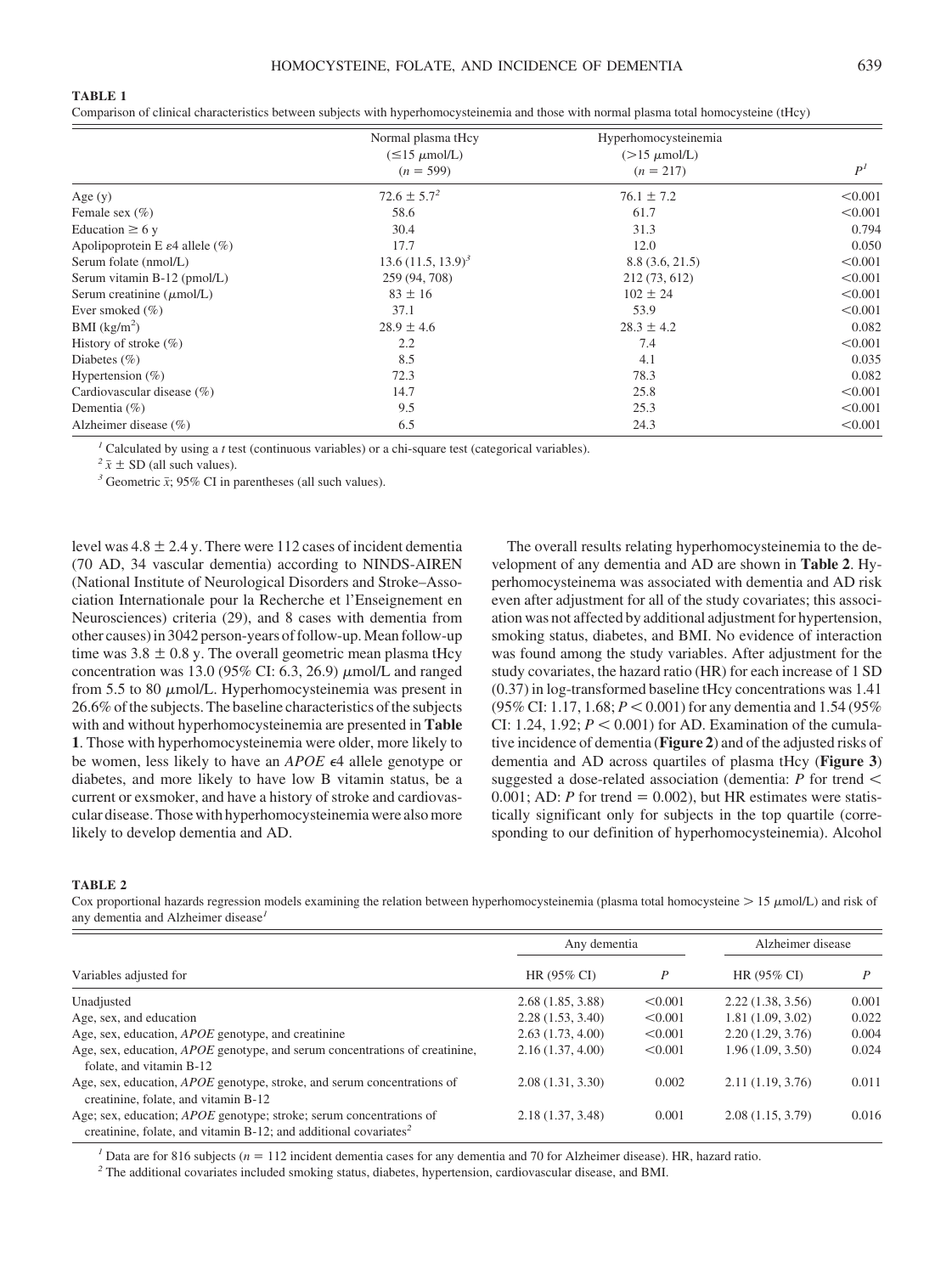

FIGURE 2. Crude cumulative incidence of dementia across quartiles of plasma total homocysteine. Data are for 816 subjects; the number of incident dementia cases was 112 (from the top to the bottom quartiles:  $n = 55, 21, 23$ , and 13.

and caffeine intakes, serum cholesterol, serum thyrotropin, plasma pyridoxal-5'-phosphate, and presence of a common methylenetetrahydrofolate reductase genetic polymorphism associated with hyperhomocysteinemia  $(677C\rightarrow T)$  were also measured at baseline, but adjustment for these additional variables did not alter the results significantly (data not shown).

# **Effect of AD diagnostic criteria**

To exclude that the association between plasma tHcy and AD resulted frominclusion of subjects whomight have vascular dementia rather than AD, all analyses were repeated after the exclusion of 9 subjects with possible AD, who also had clinical or brain imaging evidence of relevant cerebrovascular disease [AD with cerebrovascular disease according to NINDS-AIREN criteria (29)]. The HR for hyperhomocysteinemia remained essentially unchanged at 2.26  $(95\% \text{ CI: } 1.22, 4.19; P = 0.010)$ . The corresponding HR for each 1-SD increase in log-transformed baseline tHcy concentrations was 1.56 (95% CI: 1.23, 1.96;  $P < 0.001$ ).

# **Effect of serum folate and vitamin B-12 concentrations**

In our Cox proportional hazards models, the association of plasma tHcy and dementia or AD risk was independent of B vitamin concentrations. However, even after adjustment for tHcy and all the study covariates, low folate concentrations  $(\leq 11.8$ nmol/L) were independently related to dementia (1.87; 95% CI: 1.21, 2.89; *P* = 0.005) and AD risk (1.98; 95% CI: 1.15, 3.40;  $P = 0.014$ ). The cumulative incidence of dementia by quartiles of folate concentrations (cutoffs were  $\leq 8.9, 8.9$ -11.8, 11.9-15.2, and  $>$ 15.2 nmol/L) is shown in **Figure 4**. Compared with the top folate quartile, adjusted HRs for dementia were 2.22 (95% CI: 1.21, 4.05;  $P = 0.010$ ) for the bottom quartile, 1.83 (95% CI: 1.00, 3.34;  $P = 0.050$  for the lower second, and 1.16 (95%)



**FIGURE 3.** Hazard ratios and 95% CIs for any dementia and Alzheimer disease across quartiles of plasma total homocysteine. *P* for trend 0.001 for any dementia and 0.002 for Alzheimer disease. Data are for 816 subjects; the number of incident dementia cases was 112 (from the top to the bottom quartiles:  $n = 55, 21, 23$ , and 13) for any dementia and 70 (from the top to the bottom quartiles:  $n = 31, 14, 17$ , and 8) for Alzheimer disease. The analyses were performed by using a Cox proportional hazards regression model adjusted for age, sex, education, apolipoprotein E genotype, serum creatinine, serum folate, serum vitamin B-12, and history of stroke.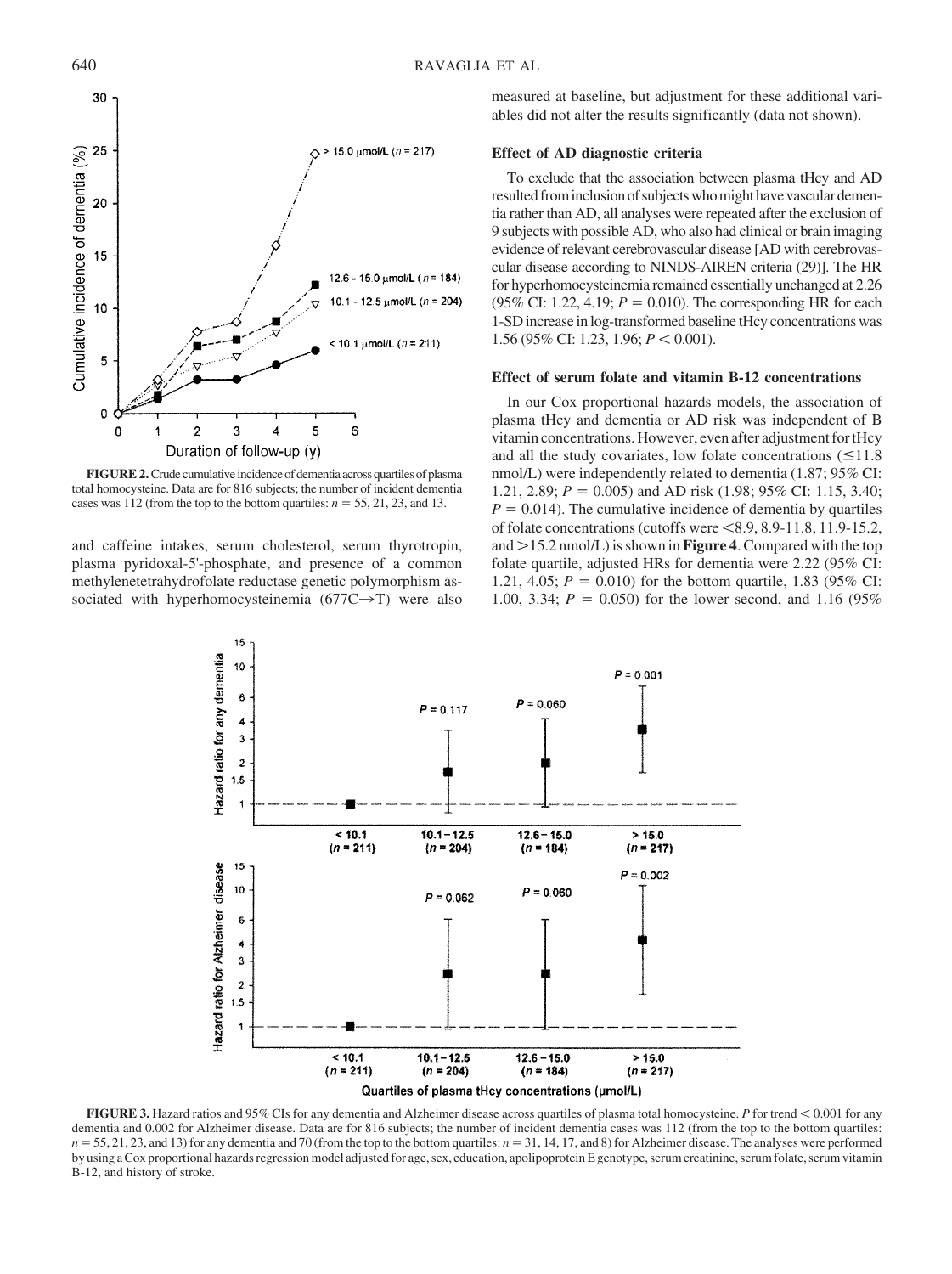

**FIGURE 4.** Crude cumulative incidence of dementia across quartiles of serum folate. Compared with the top folate quartile, hazard ratios and 95% CIs for dementia were 2.22 (95% CI: 1.21, 4.05; *P* = 0.010) for the bottom quartile, 1.83 (95% CI: 1.00, 3.34; *P* = 0.050) for the lower second quartile, and 1.16 (95%) CI: 2.24, 0.60;  $P = 0.664$ ) for the third quartile;  $P$  for trend  $= 0.004$ . Data are for 816 subjects; the number of incident dementia cases was 112 (from the top to the bottom quartiles:  $n = 18$ , 18, 32, and 44). The analyses were performed by using a Cox proportional hazards regression model adjusted for age, sex, education, apolipoprotein E genotype, serum creatinine, plasma total homocysteine, vitamin B-12, and history of stroke.

CI: 2.24,  $0.60; P = 0.664$  for the third (*P* for trend = 0.004). The corresponding adjusted HRs for AD were 2.04 (95% CI: 1.02, 4.09;  $P = 0.045$ ) for the bottom folate quartile, 1.30 (95% CI: 0.62, 2.72;  $P = 0.484$ ) for the lower second, and 0.66 (95% CI: 0.29, 1.54;  $P = 0.340$  for the third (*P* for trend = 0.015). By contrast, adjusted HRs relating low vitamin B-12 concentrations to risk of developing dementia  $(0.83; 95\% \text{ CI: } 0.56, 1.24; P =$ 0.368) or AD (0.66; 95% CI: 0.40, 1.09;  $P = 0.103$ ) were not statistically significant. Results did not change when the analyses were performed with B vitamins used as log-transformed continuous variables (data not shown).

# **DISCUSSION**

This prospective population-based study was the first to replicate previous findings from the Framingham Study (17), indicating that hyperhomocysteinemia doubles the risk of developing dementia and AD independently of several major confounders. Our results disagree with the negative findings recently reported in the WHICAP study (18). Possible explanations for this difference are the acknowledged insufficient statistical power of the WHICAP study, the rather homogeneously high tHcy concentrations of its sample—which did not permit enough variability to detect an association—and methodologic issues related to the prolonged time between blood sample collection and processing, which could have affected tHcy measurements.

Inconsistent results were also given by the only 2 studies that examined the association between homocysteine and cognitive decline at follow-up as measured with the MMSE (30, 31). These studies, however, differed in sample size and in which confounders were taken into account. Moreover, MMSE is a reliable global screening measure of cognitive function but was not developed to estimate changes in cognitive function or to diagnose dementia (32).

The substantial evidence that tHcy is an independent vascular risk factor (5) supports the role of hyperhomocysteinemia in AD. Subjects with vascular risk factors and cerebrovascular disease have an increased risk of AD (6), and hyperhomocysteinemia has been related to cerebral macro- and microangiopathy, endothelial dysfunction, impaired nitric oxide activity, and increased oxidative stress (33-35). Moreover, as shown in cell cultures, homocysteine can directly cause brain damage through several mechanisms: increased glutamate excitoxicity via activation of  $N$ -methyl-D-aspartate receptors (2), enhancement of  $\beta$ -amyloid peptide generation (4), impairment of DNA repair, and sensitization of neurons to amyloid toxicity (3).

On the basis of cross-sectional observations, some authors have suggested that elevated plasma tHcy concentrations are not a causative factor in dementia and AD but are only a marker for concomitant vascular disease, independently of cognitive status (36, 37). Results from other cross-sectional investigations (9, 12, 38), as well as those from the present investigation and the Framingham Study (17), argue against this interpretation, but only intervention trials can give the ultimate proof of a causal relation between hyperhomocysteinemia and AD.

In contrast with both the Framingham (17) and WHICAP (18) studies, we also found that, independent of homocysteine and other confounders (including vitamin B-12), low serum folate is associated with an increased risk of incident dementia and AD. Mandatory folate fortification of food might partially explain the negative results of the US studies, whereas in Italy, where folate fortification is not practiced, relative folate deficiency may be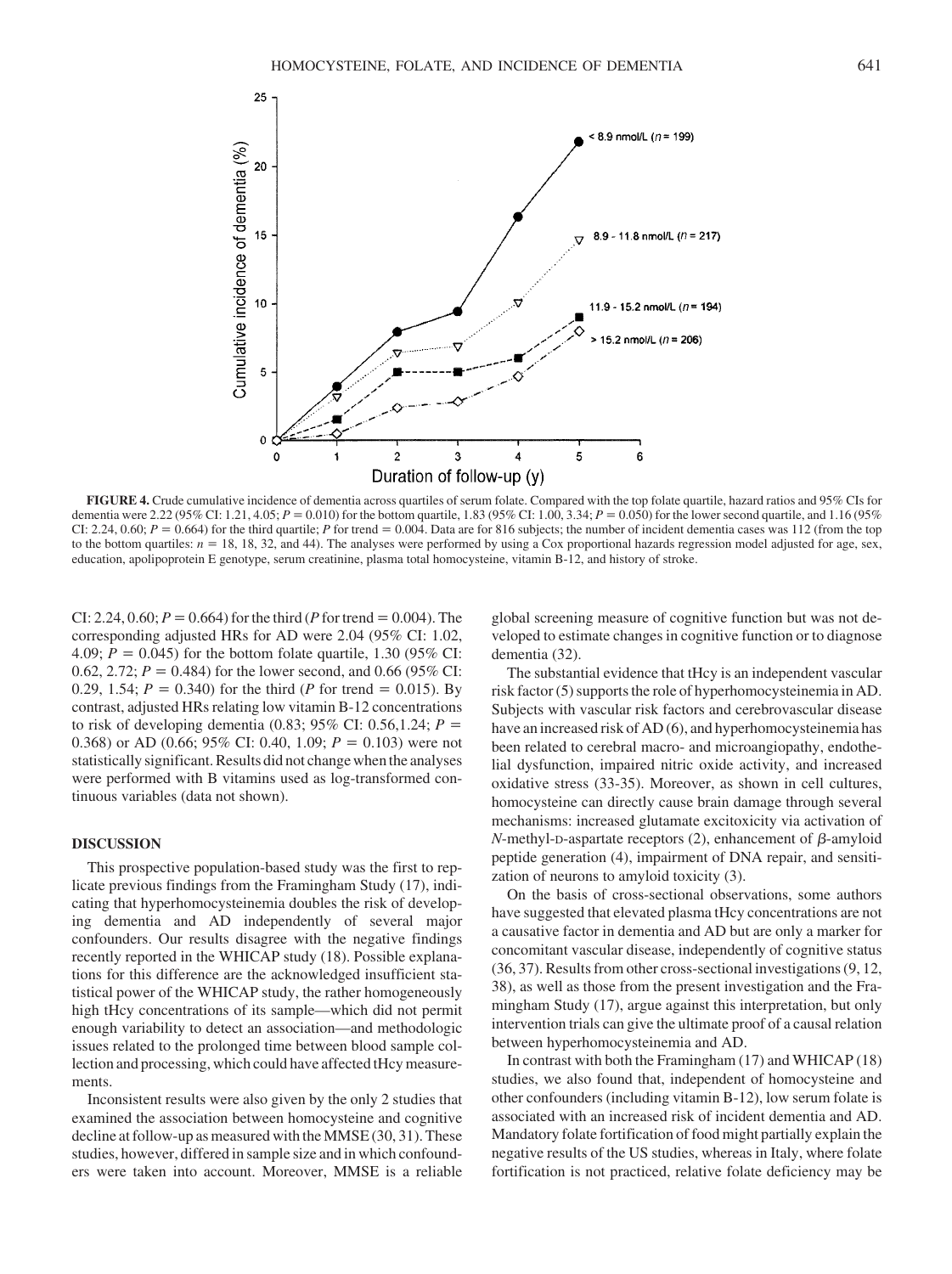endemic among the elderly population. Nondemented patients with poor cognitive performance and AD patients often exhibit poor folate status (reviewed in 8), but only one study specifically examined B vitamins in relation to incident dementia. In a selected sample of nondemented Swedish elderly participants in the Kungsholmen Study, low serum folate and vitamin B-12 were predictive of AD at 3 y of follow-up (39). The sample, however, was small (370 subjects), and a clear association was detected only when both vitamins were taken into account.

Biologic explanatory mechanisms relating folate deficiency to dementia include impaired methylation reactions in the central nervous system, with a consequent insufficient supply of methyl groups, which are required for the synthesis of myelin, neurotransmitters, membrane phospholipids, and DNA (8). However, because of the study design and the relatively short follow-up time, we cannot definitely establish whether the independent association between low folate and dementia risk indicates an actual effect of folate status on cognitive function or, on the contrary, that subtle functional alterations may affect the dietary intake of folate in the early preclinical stages of dementia.

This study has several strengths. The CSBA is a prospective population study specifically designed for the diagnosis of dementia and AD, follow-up was relatively long, and complete data on laboratory and cognitive status at follow-up was available for 87% of the cohort that was dementia-free at baseline.

This study also had several limitations. First, the lack of standardized cutoffs for hyperhomocysteinemia forced us to calculate our own reference intervals using a subsample of presumed healthy CSBA participants (15) that was not large enough to establish reliable age- and sex-specific limits. However, both age and sex were taken into account into multivariable analyses, and results for hyperhomocysteinemia were similar to those obtained when considering tHcy as a continuous variable. Therefore, it is unlikely that our results were biased by our choice of cutoff for hyperhomocysteinemia. Other limitations include the single time measurement of tHcy and the evaluation of B vitamin status as serum concentrations. Moreover, although B vitamin supplementation is recognized as the most effective means for lowering homocysteine concentrations (40), there have been no prospective trials of the effect of vitamin supplementation on the incidence of dementia. Therefore, our findings cannot be used as a basis for treatment recommendations. However, they emphasize the need for clinical trials in humans to verify whether interventions that restore folate status and reduce plasma tHcy concentrations can reduce the risk of dementia and AD in the Italian population. П

Research was facilitated by collaboration with Conselice Municipal Administration and the Local Health Unit of Ravenna, Emilia Romagna region. We are especially indebted to Edoardo Dalmonte (head physician of the Division of Geriatric Medicine at the Ravenna Hospital), Marisa Bianchin (general manager of the Lugo Medical District), and the general practitioners of Conselice for their invaluable help in organizing the study. We also express our sincerest gratitude to the population of Conselice for their enthusiasm and participation in the study.

GR was the main contributor to the study design. PF and FM contributed substantially to the data collection, data analysis, and preparation of the manuscript. MM, LS, and NB contributed to the data collection and interpretation. EP and FL contributed expert methodologic advice and edited the manuscript. None of the authors had a financial or personal interest in any organization sponsoring the research or advisory board affiliations.

# **REFERENCES**

- 1. Leifer B. Early diagnosis of Alzheimer's disease: clinical and economic benefits. J Am Geriatr Soc 2003;51:S281– 8.
- 2. Lipton Sa, Kim WK, Choi YB, et al. Neurotoxicity associated with dual actions of homocysteine at the *N*-methyl-D-aspartate receptor. Proc Natl Acad Sci U S A 1997;94:5923-8.
- 3. Krugman II, Kumaravel TS, Lohani A, et al. Folic acid deficiency and homocysteine impair DNA repair in hippocampal neurons and sensitize them to amyloid toxicity in experimental models of Alzheimer's disease. J Neurosci 2002;22:1752– 62.
- 4. Sai X, Kawamura Y, Kokame K, Yamaguchi H, et al. Endoplasmic reticulum stress-inducible protein, Herp, enhances presenilin-mediated generation of amyloid beta-protein. J Biol Chem 2002;277:12915–20.
- 5. The Homocysteine Studies Collaboration. Homocysteine and risk of ischemic heart disease and stroke. A meta-analysis. JAMA 2002;288: 2015–22.
- 6. Kalaria R. Similarities between Alzheimer's disease and vascular dementia. J Neurol Sci 2002;203–204:29 –34.
- 7. Refsum H, Smith AD, Ueland PM, et al. Facts and recommendations about total homocysteine determinations: an expert opinion. Clin Chem 2004;50:3–32.
- 8. Calvaresi E, Bryan J. B vitamins, cognition, and aging: a review. J Gerontol Psychol Sci Soc Sci 2001;56:P327–39.
- 9. Clarke R, Smith AD, Jobst KA, Refsum H, Sutton L, Ueland PM. Folate, vitamin B12, and serum total homocysteine levels in confirmed Alzheimer Disease. Arch Neurol 1998;55:1449 –55.
- 10. McCaddon A, Davies G, Hudson P, Tandy S, Cattell H. Total serum homocysteine in senile dementia of Alzheimer type. Int J Geriatr Psychiatry 1998;13:235–9.
- 11. Lehman M, Gottfries CG, Regland B. Identification of cognitive impairment in the elderly: homocysteine is an early marker. Dement Geriatr Cogn Disord 1999;10:12–20.
- 12. Quadri P, Fragiacomo C, Pezzati R, et al. Homocysteine, folate, and vitamin B12 in mild cognitive impairment, Alzheimer disease, and vascular dementia. Am J Clin Nutr 2004;80:114 –22.
- 13. Prins ND, den Heijer T, Hofman A, et al. Homocysteine and cognitive function in the elderly. The Rotterdam Scan Study. Neurology 2002; 1375– 80.
- 14. Budge M, Johnston C, Hogervorst E, et al. Plasma total homocysteine and cognitive performance in a volunteer elderly population. Ann N Y Acad Sci 2000;903:407–10.
- 15. Ravaglia G, Forti P,Maioli F, et al. Homocysteine and cognitive function in healthy elderly community dwellers in Italy. Am J Clin Nutr 2003;  $77:668 - 73$ .
- 16. Riggs KM, Spiro A, Tucker K, Rush D. Relations of vitamin B-12, vitamin B-6, folate, and homocysteine to cognitive performance in the Normative Aging Study. Am J Clin Nutr 1996;63:306 –14.
- 17. Seshadri S, Beiser A, Selhub J, et al. Plasma homocysteine as a risk factor for dementia and Alzheimer's disease. N Engl J Med 2002;346:476 – 83.
- 18. Luchsinger JA, Tang MX, Shea S, Miller J, Green R, Mayeux R. Plasma homocysteine levels and risk of Alzheimer disease. Neurology 2004;62:  $1972 - 6.$
- 19. Ravaglia G, Forti P, Maioli F, et al. Education, occupation, and prevalence of dementia: findings from the Conselice study. Dement Geriatr Cogn Disord 2002;14:90 –100.
- 20. Ravaglia G, Forti P, Maioli F, et al. Conselice study: a population based survey of brain aging in a municipality of the Emilia Romagna region (A.U.S.L. Ravenna). Design and methods Arch Gerontol Geriatr 2001; 33(suppl):313–24.
- 21. Valente C, Maione P, Lippi A, et al. Validation of the Mini-Mental State Examination (MMSE) as a screening instrument for dementia in an Italian population. Giorn Gerontol 1992;40:161–5.
- 22. Magni E, Binetti G, Bianchetti A, Rozzini R, Trabucchi M. Mini-Mental State Examination: a normative study in an Italian elderly population. Eur J Neurol 1996;3:1–5.
- 23. Carlesimo GA, Caltagirone C, Gainotti G. The Mental Deterioration Battery: normative data, diagnostic reliability and qualitative analyses of cognitive impairment. The Group for the Standardization of the Mental Deterioration Battery. Eur Neurol 1996;36:378 – 84.
- 24. American Psychiatric Association. Diagnostic and statistical manual of mental disorders. 4th ed. Washington, DC: American Psychiatric Association, 1994.
- 25. McKhann G, Drachman D, Folstein M, et al. Clinical diagnosis of Alzheimer's disease: report of the NINCDS-ADRDA Work Group under